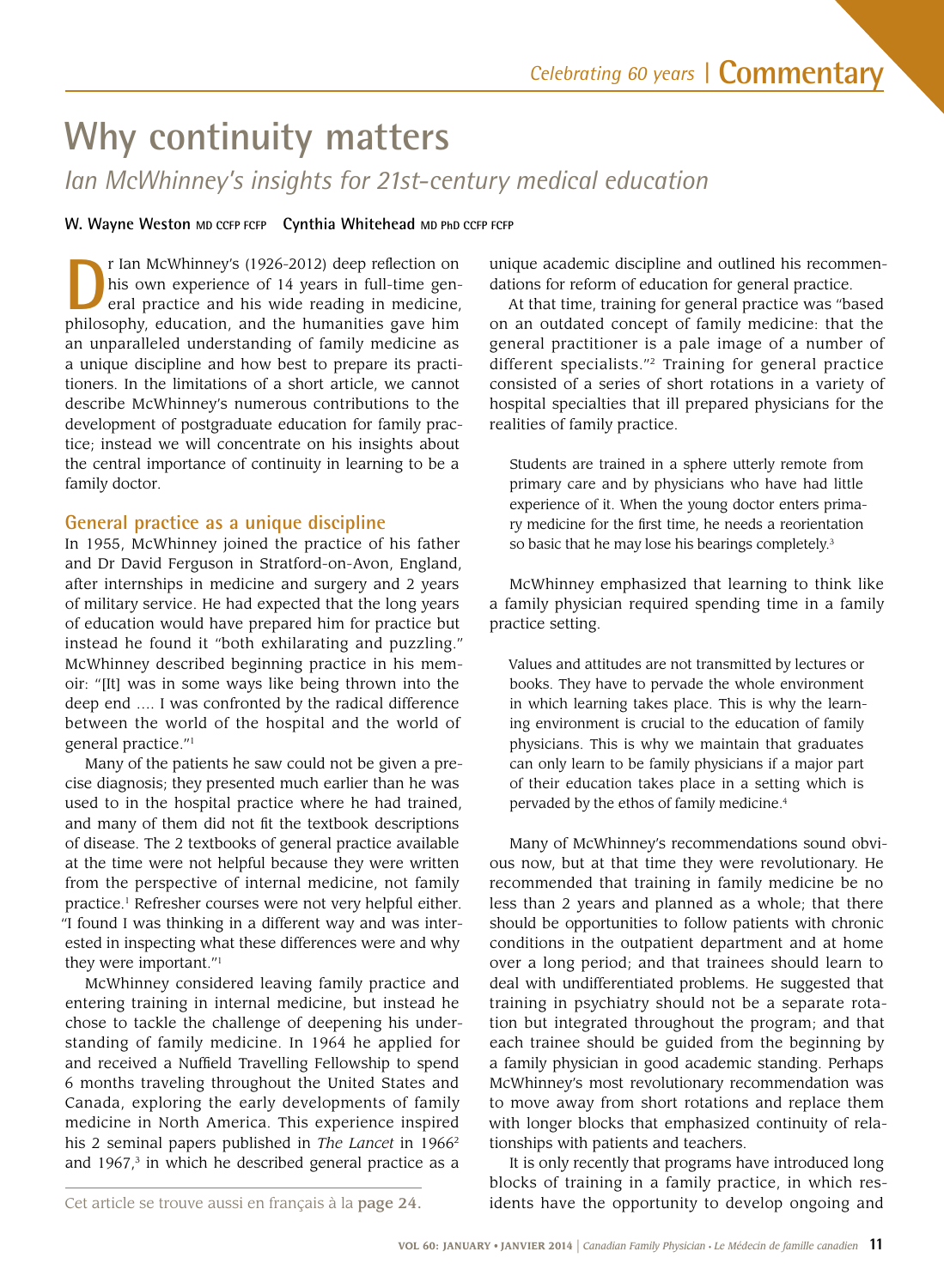deeper relationships with a group of patients and with their supervisors.<sup>5-7</sup> Now recognized as a core construct for the discipline of family medicine, continuity is enshrined as 1 of the 3 *C*'s in the Triple C Competencybased Curriculum, which provides the framework for all Canadian family medicine residency training.8-10

### **Continuous commitment**

 unconditional and open-ended commitment to one's McWhinney said the "essence of general practice is an patients. We defne ourselves in terms of this relationship."11 While elaborating on this, he stated:

[T]he kind of commitment I am speaking of implies that the physician will "stay with" a person whatever his problem may be, and he will do so because his commitment is to people more than to a body of knowledge or a branch of technology. To such a physician, problems become interesting and important not only for their own sake but because they are Mr. Smith's or Mrs. Jones's [problem.12](https://problem.12) 

 be a family physician. In addition to learning about the It takes time to develop this understanding and commitment when caring for a group of patients. It is a central reason that continuity is important in learning to importance of relationships with patients, continuity also provides our postgraduate learners with opportunities to learn the natural history of problems in primary care. McWhinney described the "satisfaction of observing patients with illnesses of all kinds, in their own habitat, and over long periods of time," and suggested that "observation of the natural history of disease is *the*  basic science of medicine."<sup>13</sup> Fry<sup>14</sup> and Hodgkin<sup>15</sup> provide detailed descriptions of the content and natural history of illness in family practice. Pathographies (ie, personal narratives by patients describing their experiences with illness) have become more common in recent years.<sup>16</sup> Such observations provide physicians with a rich understanding of disease and the many ways in which patients cope and come to terms with their illnesses.

their ability to recognize when they need help.<sup>17,18</sup> In addition, continuity allows residents to develop comfort with the practice setting and the team to which they are assigned. This allows residents to focus on learning and gradually increasing their responsibilities rather than repeatedly starting fresh in new settings where their level of independence will be initially reduced. It takes time for supervisors to assess the abilities of new residents, and, in the interest of patient safety, supervisors will limit the responsibilities entrusted to residents until they are comfortable with trainees' conscientiousness, their honesty in their reporting of clinical fndings, and

 rience that taught him about the important and heavy In his memoir, McWhinney described an early experesponsibility of clinical supervisors. During the interlude between completing medical school and beginning postgraduate training, he assisted his father in the office and by doing housecalls. He visited a young man at home with acute abdominal pain and, finding no abnormalities on abdominal examination, diagnosed gastroenteritis. Two days later, the pain was much worse and he had all the signs of a ruptured appendix, which resulted in the patient's death.

 meant reviewing with them every case seen in the I was devastated …. I should have asked my father to see him. I now think that, like many student doctors, I failed to ask for help because I did not have the experience to recognize the danger. This lesson stayed with me for the rest of my life. It made me realize how serious a commitment it is to supervise inexperienced trainees .… When I began teaching—and teaching teachers—I insisted that doctors in their frst postgraduate year must be closely supervised. This day. On no account should consulting the supervisor be left to the student.<sup>1</sup>

Continuity in the teacher-learner relationship also makes it possible for the teacher to get to know the learner and his or her learning needs and to address issues related to the developmental process of becoming a family physician, not just the learner's cognitive learning needs.

In a 1996 article, McWhinney wrote, "We can only attend to a patient's feelings and emotions if we know our own, but self-knowledge is neglected in medical education, perhaps because the path to this knowledge is so long and hard." He then asked the following: "Could medicine become a self-refective discipline? The idea may seem preposterous. Yet I think it must, if we are to be healers as well as competent technologists."19

Echoing McWhinney's emphasis on the learner as a whole person, in a recent landmark text on medical education, Cooke and colleagues argue that professional formation—the "forging of a professional identity" should be the fundamental goal of medical education.<sup>20</sup>

## **Core principles**

One of McWhinney's most important contributions to the discipline of family medicine was his thoughtful articulation of core principles and values of our generalist approach to medical care. McWhinney had a rare talent for considering the very personal and particular in broad philosophical and conceptual terms. This leads us to think of illnesses in terms of individual patients rather than diseases as abstracted concepts. This focus, argues McWhinney, is fundamental to our capacity to provide compassionate care, as a caring approach requires close attention to the specific and particular.<sup>21</sup> Too much abstraction, conversely,